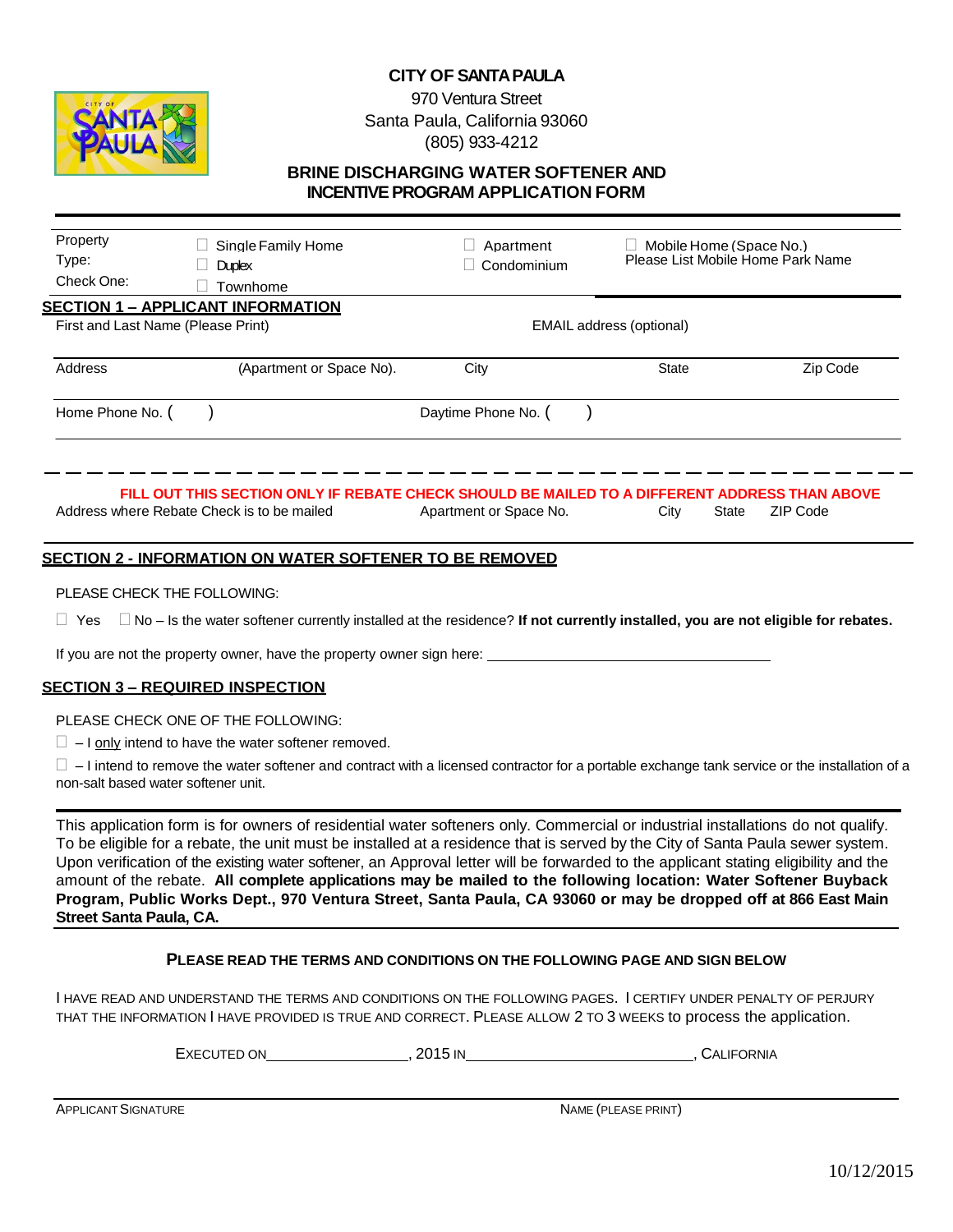## **CITY OF SANTA PAULA BRINE DISCHARGING WATER SOFTENER AND INCENTIVE PROGRAM**

## **TERMS AND CONDITIONS**

- 1. I understand that the water softener unit has rock salt (sodium chloride or potassium chloride). Pursuant to the Santa Paula Municipal Code § 57.03, I understand that it is unlawful for any person to install or replace or cause to be installed or replaced a Self-Regenerating Water Softening Appliance (SRWS) in a residence located within the City jurisdiction.
- 2. The \$500.00 rebate is based on the removal of an **existing** water softener unit**. UNITS THAT HAVE ALREADY BEEN REMOVED WILL NOT QUALIFY FOR THE REBATE PROGRAM. The applicant is responsible for disposal of the water softener unit. Disposal may be arranged with a licensed contractor (vendor) that is licensed with the City of Santa Paula.**
- 3. Applicants may be eligible for an additional rebate of up to \$300.00. **Those applicants who will have their water softener units removed and wish to be on a portable tank exchange service (or install a non-salt based unit) will only be eligible for this rebate.** This rebate will be based on the value of the contract for the portable tank exchange service or non-salt based unit (based on the first 6 months of service). **PLEASE PROVIDE A COPY OF THE RECEIPT TO THE PUBLIC WORKS DEPARTMENT TO PROCESS THIS REBATE.**
- 4. The applicant must contract with a licensed contractor who has a current business license with the City of Santa Paula to pull a Building Permit.
- 5. When a completed application is submitted, an inspection will be conducted by the Building & Safety Department to verify that unit is installed at the residence.
- 6. The applicant must sign a legal Affidavit stating that a water softener will not be installed at the residence. **Absence of this signed document will disqualify the applicant from the program.**
- 7. Eligibility for the rebate (s) will be based upon the required City inspection. A Building and Safety inspector will notify the Public Works Department upon completion of the inspection. If the applicant wishes to apply for the additional \$300.00, a Plumbing Permit is required, which is a NO COST PERMIT, from the Building & Safety Department. As proof, please provide a copy of the contract/receipt for the new service to the Public Works Department. The applicant will be sent an Approval Letter confirming eligibility and the amount of the rebate. The Rebate checks will be issued to the applicant identified in Section 1 of the Application Form.
- 8. The Water Softener Unit, for which I am applying for this rebate, is installed at a residence (house, multifamily, condominium, townhome, apartment, or mobile home) located within the City of Santa Paula and served by the City sewer system. **Please note that** r**esidences not served by the City or served by septic tanks are not eligible for the rebate. Commercial and industrial installations are not eligible to participate in this program.**
- 9. I understand that this program is limited to one rebate per residential dwelling address.
- 10. I understand that the City of Santa Paula is not responsible or libel for monetary damages for any contracting between the resident and the licensed contractor.
- 11. I understand that as a resident I would be granted amnesty for voluntarily removing the water softener unit.
- 12. I understand that the rebate will not be paid until the City verifies that the unit has been removed from the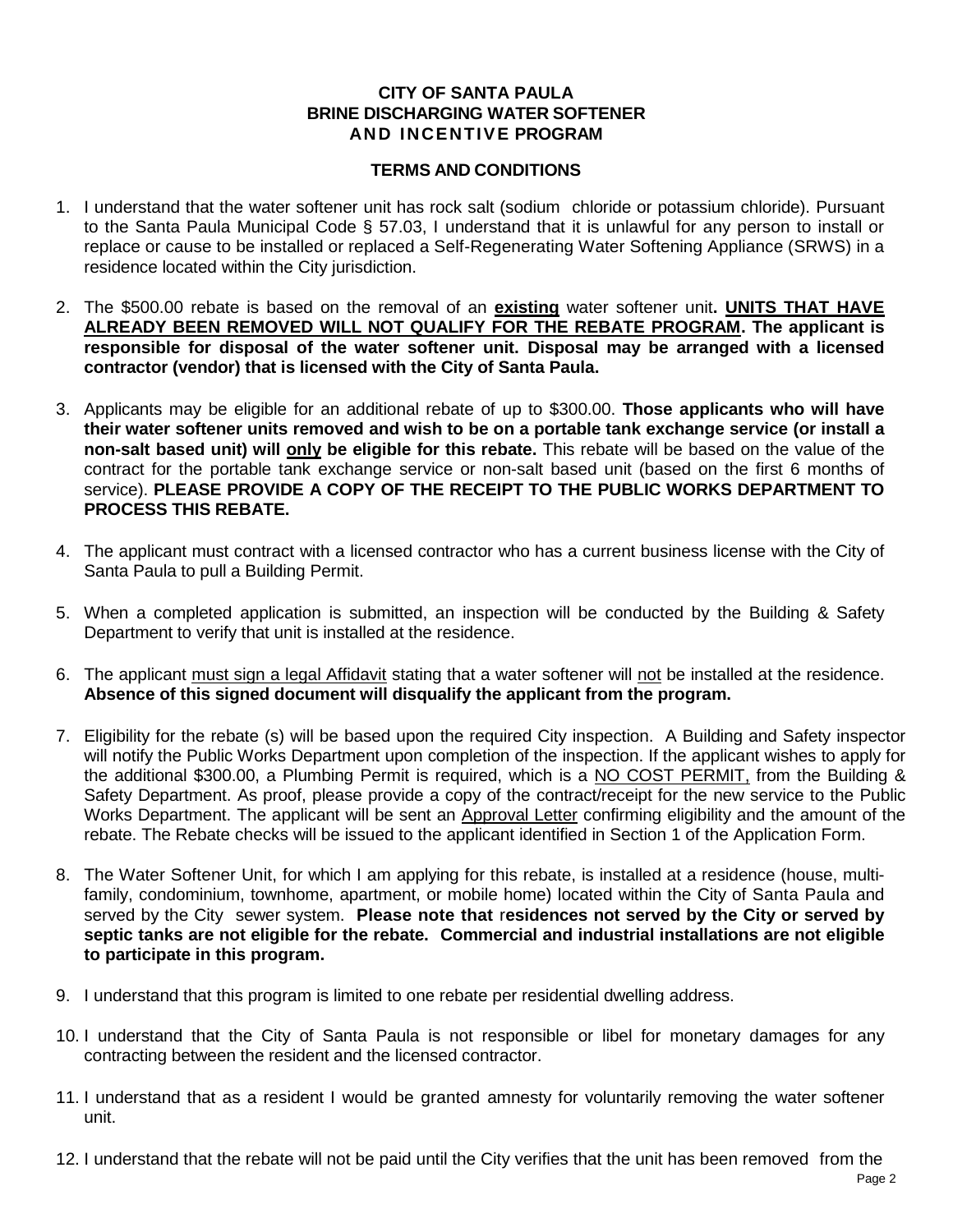residence and has passed all required City inspections in compliance with all current Building & Safety requirements.

- 13. I understand that the inspections and correlating documentation serve as verification for the City's buyback program and provide the required information for state auditing purposes.
- 14. I understand the program may be modified or terminated without prior notice.
- 15. As a condition of accepting this rebate, I will allow a City representative reasonable access to my dwelling to verify that no water softener (SRWS) units are present before a rebate is paid. I understand that a rebate will not be paid if I refuse to allow access to the City representative to verify that the SRWS unit has been removed from the dwelling unit and the associated plumbing has been restored to a condition that meets current Plumbing Code requirements.
- 16. I certify that I own or have the owner's permission to remove and dispose of the Water Softener unit.
- 17. I am responsible for meeting all rebate program requirements, terms, and conditions and complying with my state/County/City governments, property owner, and/or homeowners association requirements (if any) in my area regarding local conditions, restrictions, codes, ordinances, rules and regulations concerning actions taken under this rebate program.
- 18. I understand that the City is not responsible for items lost or destroyed in the mail.

I hereby release the City of Santa Paula, and the City Council, their officers, agents, consultants and employees from and against any and all claims, demands, liability or loss arising out of activities conducted by or on behalf of the City in connection with the Brine Discharging Water Softener and Incentive Program.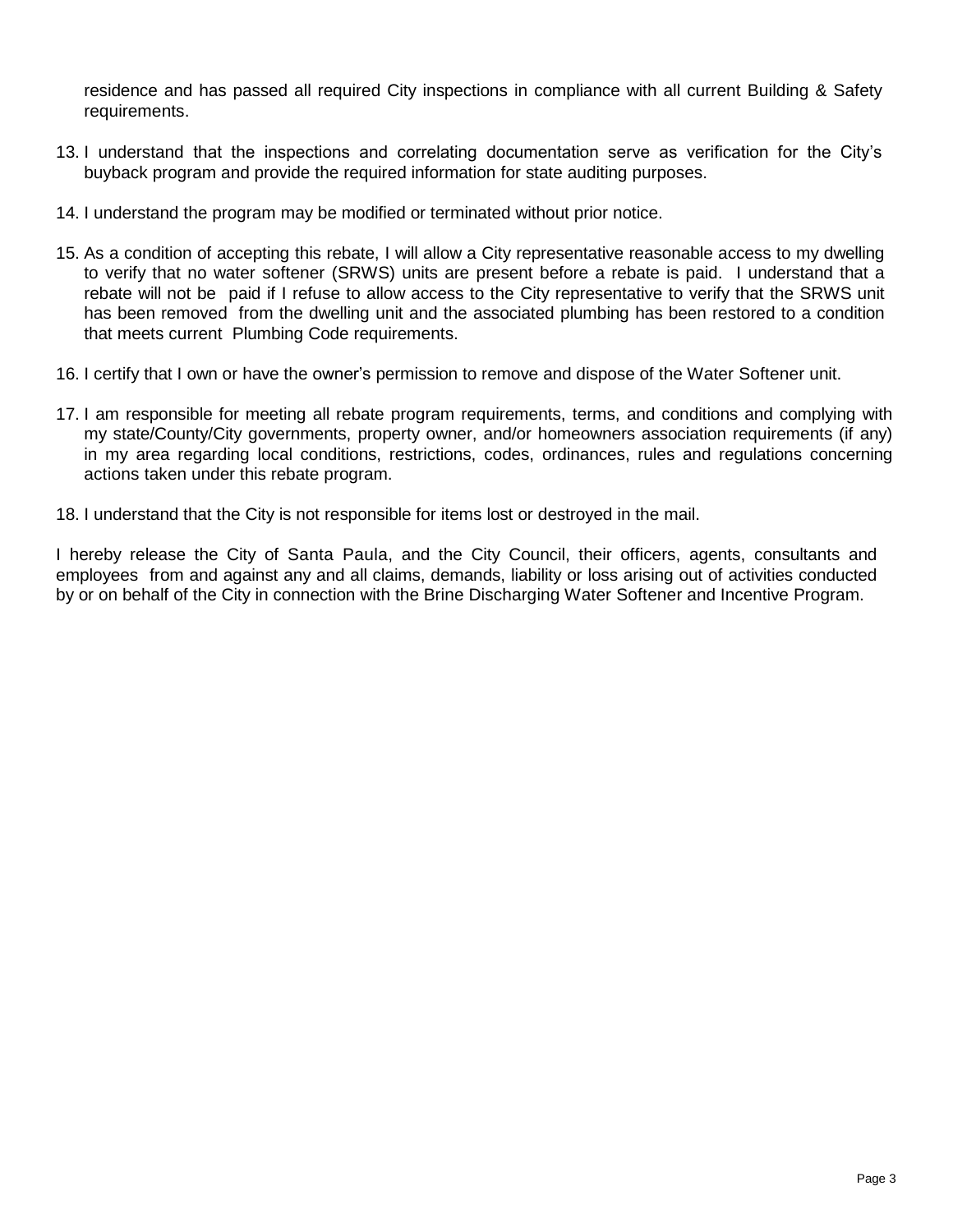# **CITY OF SANTA PAULA AFFIDAVIT FOR WATER TREATING APPARATUS**

(ALL NEW TENANTS MUST REGISTER AND RETURN TO PUBLIC WORKS DEPARTMENT)

## **STATE OF CALIFORNIA**

## **COUNTY OF**

| reside at             |                                                          |
|-----------------------|----------------------------------------------------------|
| <b>Property Owner</b> | PROPERTY OWNER'S ADDRESS (STREET, CITY, STATE, ZIP CODE) |
|                       |                                                          |

I, TENANT'S NAME reside at TENANT'S NAME

TENANT'S ADDRESS (STREET, CITY, STATE, ZIP CODE)

And makes this his/her/their statement and General Affidavit upon oath and affirmation of belief and personal knowledge that the following matters, facts and things set forth are true and correct to the best of his/her/their knowledge:

## **Hereby certify that I understand Section§51.165 Registration of Water Treating Apparatus of the City of Santa Paula Municipal Code.**

- A) Any person who owns or recharges any apparatus in the city for treating water which produces any wastewater with a mineral content level exceeding that of the water supply of the property must register the apparatus with the city giving the information as the Director may reasonably require (City Council Ordinance No. 1250). Furthermore, it is unlawful for any person to install or replace or cause to be installed or replaced a Self-Regenerating Water Softening Appliance (SRWS) in a residence located within the city's jurisdiction (SPMC § 57.03).
- B) It is unlawful for any person to use or to maintain in a condition of readiness for use, any unregistered apparatus at any time.
- C) When a change in the name on a water service document is submitted to the City, a signed affidavit must be submitted to the City indicating that no Self-Regenerating Water Softening Appliance (SRWS) is in place on the property proposed for service.
- D) At the sole discretion of the City, an inspection of the facility may be conducted to verify the facts in the Affidavit identified in (C) above.

## **I further certify under penalty of perjury under California law that I know the contents of this Affidavit signed by me and agree to the statements to be true and correct.**

**SIGNATURE OF PROPERTY OWNER** DATED **DATED TENANT'S SIGNATURE DATED** 

l,